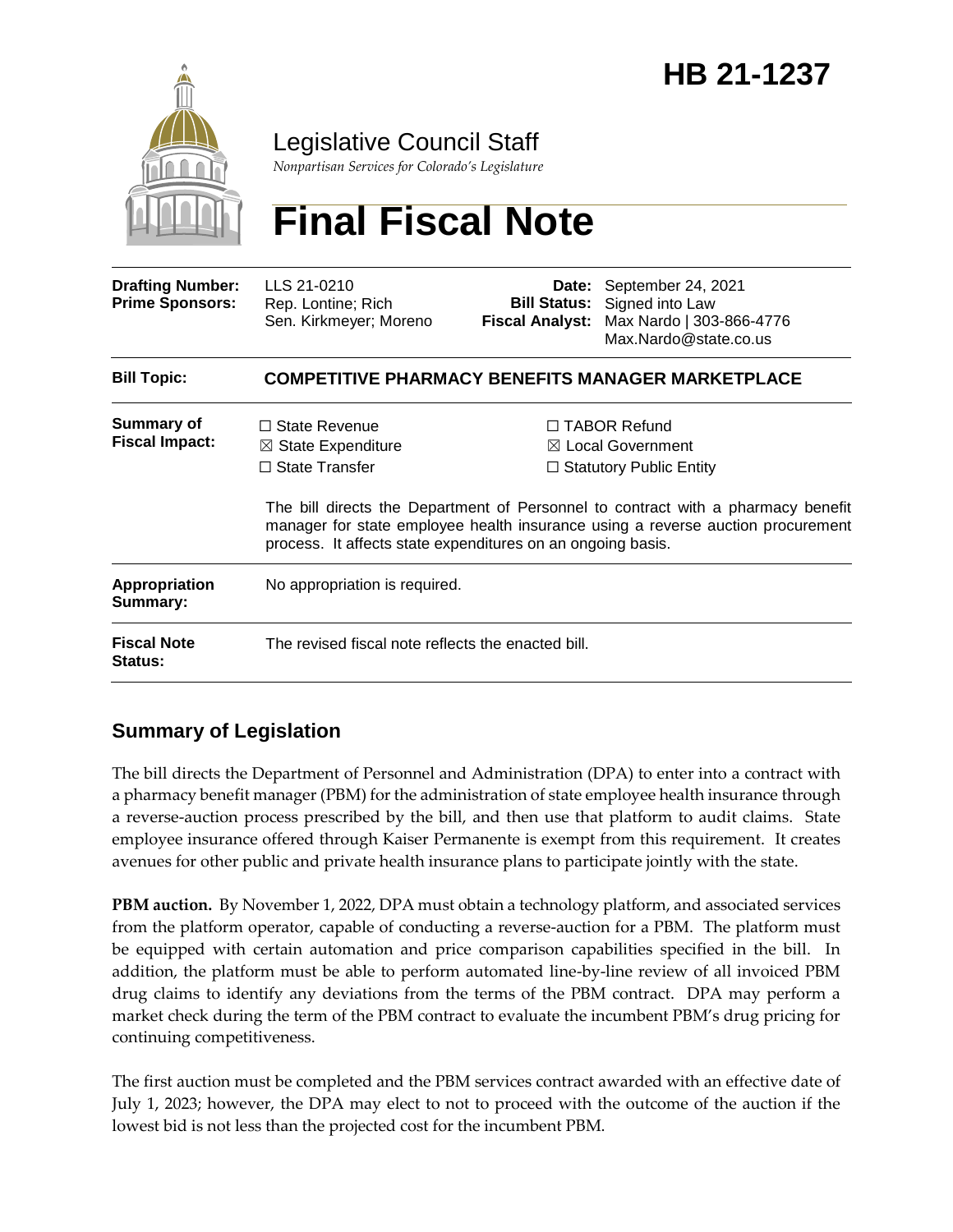Page 2

**Fee.** The platform, operator services, claim review, and market checks will be paid for by a per-prescription fee paid by the winning PBM directly to the platform operator.

**Joint participation.** Any other self-funded public sector health plan may use the processes and procedures established in the bill individually, collectively, or as a joint purchasing group with a state employee health insurance plan. After completion of the first PBM reverse auction, self-funded private sector health plans with substantial participation by Colorado employees may also participate in a joint purchasing pool with state employees for subsequent PBM reverse auctions. Any health plans participating in a purchasing pool retain autonomy over their drug formularies and benefit designs.

#### **Background**

DPA entered into its current PBM contract for state employee health insurance on July 1, 2020. The contract term is up to five years, with a state option to renew or opt out on an annual basis. About 19,000 state employees receive pharmacy benefits through health plans that use the state's PBM contract, accounting for about 380,000 pharmacy claims per year. Current procurement rules allow for, but do not require, the use of reverse auctions in contract solicitation.

#### **State Expenditures**

The bill will affect expenditures in DPA to contract with a PBM for state employee health insurance, but the net impact on state expenditures is not estimated. No upfront costs are needed to procure the technology platform, which will be paid directly by the winning PBM; however the fiscal note assumes the cost of the platform will be incorporated into the PBM's rate. These platform costs may be offset by savings on prescription drugs if the reverse auction process is successful in achieving a lower bid than traditional procurement methods, or if the claim verification capability prevents overcharges that otherwise would not been identified. For informational purposes, the technology platform is expected to cost between \$100,000 and \$600,000, with additional ongoing costs; actual costs will be determined by DPA through a vendor procurement process.

PBM costs are paid with funds from all state agencies, shared between the state and state employees, with the split determined on an annual basis through the budget process.

#### **Local Government**

Local governments that opt to participate in a purchasing group with the state employee benefit plan may experience a change in expenditures; this will be on a voluntary basis and any change in expenditures will be subject to the terms of the agreement.

#### **Effective Date**

The bill was signed into law by the Governor and took effect on June 7, 2021.